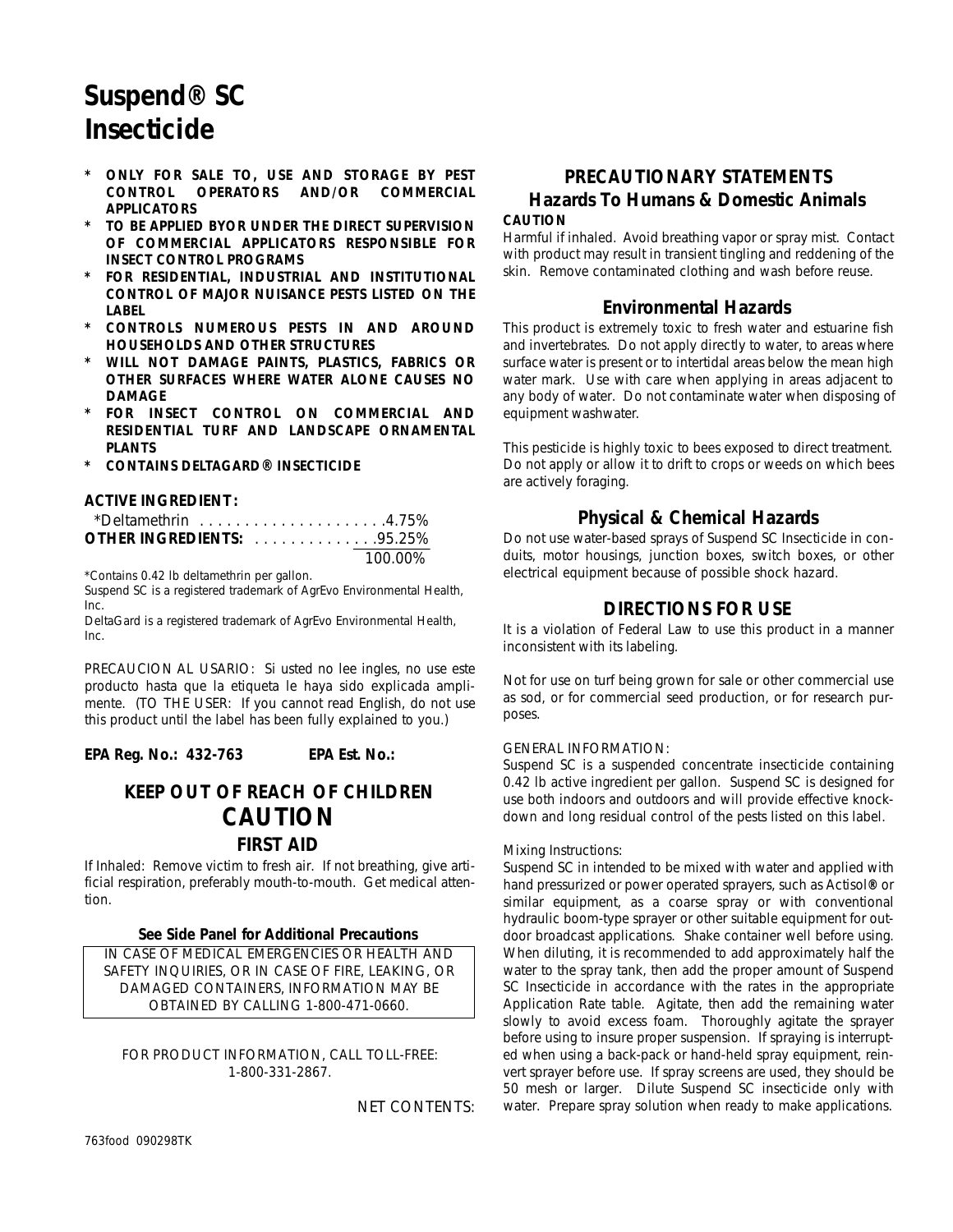#### **Tank Mixing:**

Suspend SC insecticide may be tank-mixed with other currently registered pesticides unless expressly prohibited by the product label. A small volume mixing test with other products is recommended to ensure compatibility. Observe all restrictions and precautions which appear on the labels of these products.

#### **Application Rates:**

| Pests                   | Concentration of               | Dilution Rate <sup>2</sup> |
|-------------------------|--------------------------------|----------------------------|
|                         | Active Ingredient <sup>1</sup> |                            |
| ants, firebrats,        |                                | 0.25-0.75 fl oz/gal        |
| gnats, midges,          | $0.01\%$ -                     | 12.5 fl - 37.5oz/          |
| centipedes,             | $0.03\%$ w/w                   | 50 gals                    |
| millipedes, pantry      |                                | 25-75 fl oz/               |
| pests, silverfish       |                                | 100 gals                   |
| bees, bedbugs,          |                                | $0.75 - 1.5$               |
| carpet beetles          | $0.03\%$ -                     | fl oz/gal                  |
| cockroaches,            | $0.06\%$ w/w                   |                            |
| crickets, fleas,        |                                | 37.5-75 fl oz/             |
| flies (including        |                                | 50 gals                    |
| such flies as stable,   |                                |                            |
| house, cluster and      |                                | 75 - 150 fl oz/            |
| horseflies), hornets,   |                                | 100 gals                   |
| killer bees, lice,      |                                |                            |
| mosquitoes, pillbugs,   |                                |                            |
| scorpions, sowbugs,     |                                |                            |
| spiders, ticks,         |                                |                            |
| yellowjackets, wasps    |                                |                            |
| Termites (formosan &    | $0.06\%$ w/w                   | 1.5 fl oz/ gal             |
| Eastern subterranean -  |                                | 75 fl oz/50 gals           |
| localized control only) |                                | 150 fl oz/100 gals         |
| Carpenter ants          | 0.03% w/w                      | 0.75 fl oz/gal             |
|                         |                                | 37.5 fl oz/50 gals         |
|                         |                                | 75 fl oz/100 gals          |

<sup>1</sup>The recommended rate for maintenance treatments is 0.01% and for cleanout treatments is 0.03%. For control of severe infestations and longer residual control use the 0.06% rate. In addition, more frequent applications may be needed on concrete surfaces.

 $2$  0.25 fl. oz = 7.5 milliliters

0.75 fl.  $oz = 22.7$  milliliters

1.5 fl.  $oz = 45.4$  milliliters

#### GENERAL PEST CONTROL INDOORS

**Treatment Sites:** When used in accordance with label directions, Suspend SC may be applied in and around residential and nonresidential buildings and structures including residential kitchens and all types of food/feed handling establishments. This product can be applied to walls, floors, ceilings, in and around cabinets, between, behind and beneath equipment and appliances, around floor drains, window and door frames and around plumbing, sinks and other possible pest harborage sites. Permitted areas of use include, but are not limited to, the food/feed and nonfood/non-feed areas of:

| Aircraft            | Installations          |
|---------------------|------------------------|
| Apartment buildings | <b>Kitchens</b>        |
| <b>Bakeries</b>     | Laboratories           |
| Bottling facilities | Mausoleums             |
| <b>Breweries</b>    | Meat, poultry & egg    |
| Buses               | processing & packaging |
| Cafeterias          | plants                 |
| Candy plants        | Mobile & motor homes   |
| Canneries           | Nursing homes          |
|                     |                        |

Dairy product **Dairy** product Processing plants Railcars Food manufacturing plants Restaurants Food processing plants Schools Food service establishments Ships & vessels Granaries & grain mills Trailers Hospitals Trucks Hotels Warehouses Houses Wineries Industrial buildings

Treatments may be applied at 21-day intervals or as necessary to maintain adequate control. Remove pets and cover aquariums and terrariums before spraying. Do not apply to classrooms when in use. Do not use in aircraft cabins.

Treat specific areas that insects inhabit or where they are frequently found. Use 0.25 to 1.5 fluid ounces of Suspend SC in one gallon of water and apply to adequately cover 1000 square feet. Do not allow dripping or run-off to occur. Under conditions of severe pest infestation, when quick knockdown and/or longer residual control is desired, use one gallon of 0.06% Suspend SC per 1,000 sq. ft.

**Premise Pest Control:** *Cockroaches, Ants, Crickets, Silverfish, Firebrats, Centipedes, Millipedes, Cloth Moths, Earwigs, Pillbugs, Sowbugs, Scorpions and Spiders:* Apply as a coarse, low pressure spot or crack and crevice spray to areas that these pests normally inhabit. Pay particular attention to dark corners of rooms and closets; floor drains; cracks and crevices in walls; along and behind baseboards; beneath and behind sinks, stoves, refrigerators, and cabinets; around plumbing and other utility installations; doors, windows and in attics and crawl spaces. Applications may be made to floor surfaces along baseboards and around air ducts. Let surfaces dry before allowing children or pets to contact surfaces.

Pantry Pest Control: To kill adult and accessible stages of insect pests such as *Lesser Grain Borers, Grain Weevils, Flour Beetles, Saw-toothed Grain Beetles, Cigarette Beetles, Merchant Grain Beetles, Angoumois Grain Moths, Mediterranean Flour Moths, Indian Meal Moths, Grain Mites* and *Spider Mites:* Make applications to cupboards, shelving and storage areas. Remove all foodstuffs, all utensils, shelf paper and other objects before spraying. Allow all treated surfaces to dry and cover shelves with clean paper prior to replacing foodstuffs, utensils or other items. Any foodstuff accidentally contaminated with any spray solution should be discarded.

**Crawling and Flying Insect Pests such as flies, gnats, midges, mosquitoes, cockroaches, ants and silverfish):** Apply directly to walls, ceilings, window screens and other resting areas as a residual surface treatment. May be used inside residential buildings, as well as in and around carports, garages, storage sheds, unoccupied horse stables and pet kennels.

Ants: (including Pharaoh Ants): Apply to trails, around doors and windows and other areas where ants inhabit or enter premises.

*Bedbugs and Lice:* Remove linens and wash before reuse. Apply to mattresses, especially tufts, folds, and edges until moist. Apply to the interior of the frame. Allow to dry before remaking bed.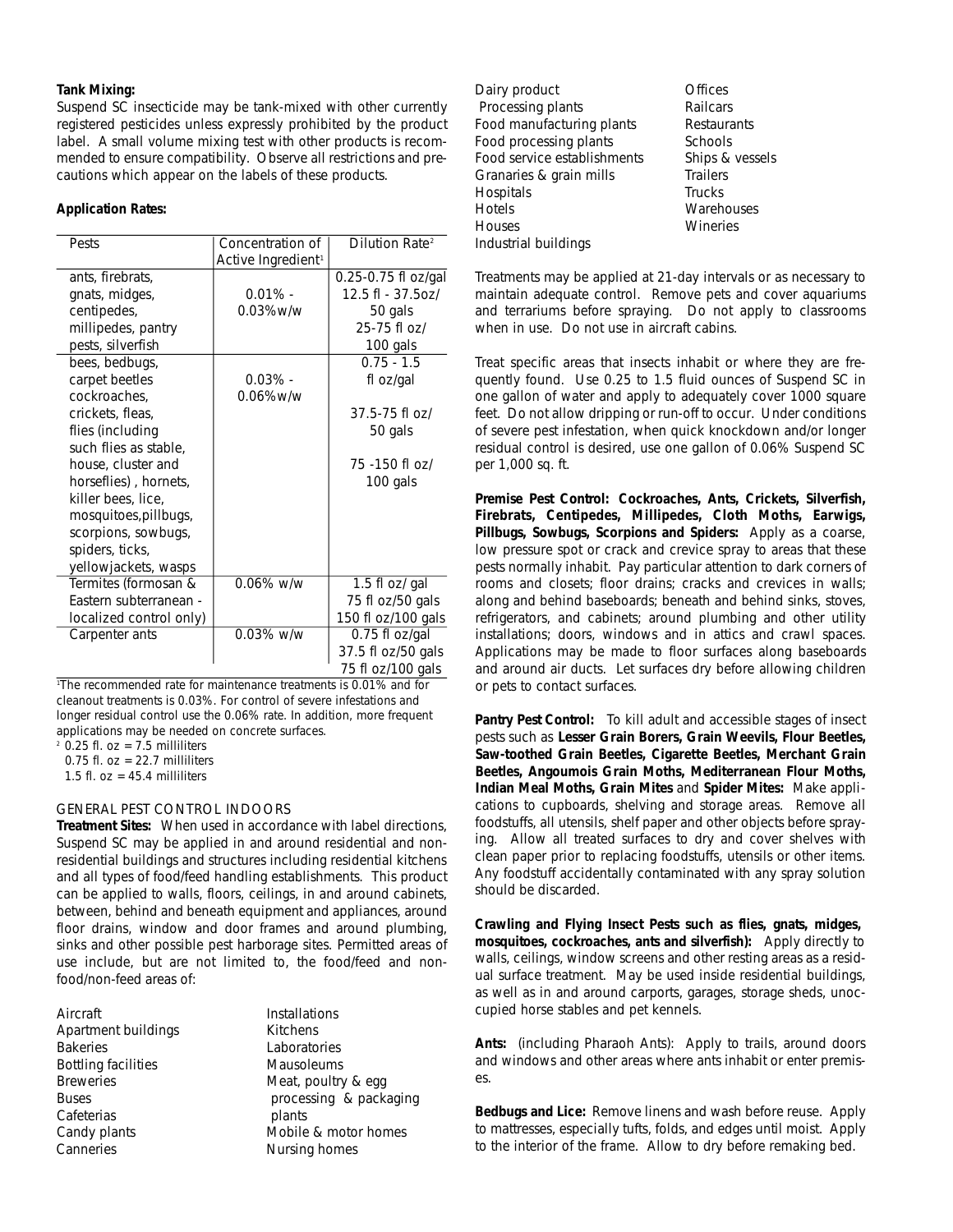*Fleas, Carpet Beetles and Ticks:* A total management program is recommended. It is suggested that infested areas be thoroughly vacuumed prior to treatment. These areas include all carpet, upholstered furniture, baseboards and other indoor areas frequented by pets. The vacuum cleaner bag should be discarded in an outdoor trash container upon completion. Pet bedding should be cleaned or replaced. Thoroughly apply Suspend SC to rugs, carpets, upholstered furniture, pet beds, floor coverings, pet resting areas and other infested habitats. The quantity of finished spray required is dependent upon carpet/fabric density. Provide uniform coverage, apply until infested area is moist. Effective flea control includes controlling the source of flea infestations. This can require treatment of pets with a product registered by EPA for such use and treating outside areas frequented by pets. Suspend SC can also be applied out-of-doors for flea control. Do NOT treat pets with this product. Do not allow pets to contact treated areas until spray has dried.

**Pet Kennels:** For residual control of crawling and flying insects in and around these structures, apply as a general surface and/or crack and crevice spray. Optimal control results if facilities to be treated are clean and if the exterior perimeter is concurrently treated with Suspend SC. Apply only to areas of facility where animals are not present. Allow spray to dry before allowing reentry of animals into treated areas. Do not apply to animal feed or watering equipment.

#### **Food/Feed Handling Establishments:**

For control of all labeled pests, applications are permitted in food/feed and non-food/non-feed areas of food/feed handling and processing establishments as a general surface, spot or crack and crevice treatment. Not for use in Federally Inspected Meat and Poultry Plants.

Food/Feed handling establishments are defined as places other than private residences in which exposed food/feed is held, processed, prepared or served. Included also are areas for receiving, storing, packing (canning, bottling, wrapping, boxing), preparing, edible waste storage and enclosed processing systems (mills, dairies, edible oils, syrups) of food/feed. Serving areas where food/feed is exposed and the facility is in operation are also considered food/feed areas.

**Non-Food/Non-Feed Areas:** Examples of non-food/non-feed areas include garbage rooms, lavatories, floor drains (to sewers), entries and vestibules, offices, locker rooms, machine rooms, boiler rooms, mop closets and storage (after packaging, canning or bottling). All areas that insects inhabit or through which insects may enter should be treated.

**General Surface Applications:** Do not use this application method in the food/feed handling areas of the facility when the facility is in operation or foods/feeds are exposed. Do not apply directly to food/feed products. Cover or remove all food/feed processing and/or handling equipment during application. After application in food/feed processing plants, cafeterias and similar facilities, wash all equipment, benches, shelving and other surfaces which food/feed will contact. Clean food/feed handling or processing equipment and thoroughly rinse with clean, fresh water. After application in bakeries, clean all food contact surfaces thoroughly with appropriate equipment.

**Spot or Crack & Crevice Applications:** Except in federally

inspected meat and poultry plants, spot or crack and crevice applications may be made while the facility is in operation provided exposed food is covered or removed from area being treated prior to application. Do not apply directly to food or foodhandling surfaces.

In the home, do not allow spray to contact food/feed surfaces. If it does, clean surfaces with soap and water.

#### GENERAL PEST CONTROL OUTDOORS

Use Suspend SC to control outdoor pests by application as either a perimeter treatment, residual spray or broadcast application to lawns, grounds and ornamental plantings.

**Treatment Sites:** When used in accordance with label directions, Suspend SC may be applied as a perimeter treatment or as a residual spray around residential and non-residential settings. Begin applications when pests are noticed and repeat as needed.

**Residual Spray:** Apply Suspend SC as a coarse low-pressure spray at the rate of 0.75 to 1.5 fl oz to surfaces of buildings, porches, screens, window frames, eves, patios, refuse dumps, garages and lawns. Repeat as needed.

**Perimeter Treatments:** To help prevent infestation of buildings, apply Suspend SC where pests are active and may find entrance. It is recommended to treat a band of soil or lawn up to 6 - 10 feet wide around and adjacent to buildings and treat the building foundation to a height of 2 to 3 feet. Apply as a coarse spray at the rate of 0.25 to 1.5 fl oz of Suspend SC per gallon of water. (See Application Rate table). Use an adequate volume to thoroughly and uniformly wet the barrier area but do not allow runoff to occur. Repeat as needed.

**Fleas and Ticks:** Apply Suspend SC as a coarse wet spray to areas where fleas and ticks are most likely to be found, such as but not limited to, dog houses, kennels, runways, cracks and crevices in sidewalks, paths or patios, under plants, shrubs, bushes, trees, or other shaded, moist areas where pests may rest.

**Fire Ants:** Apply Suspend SC as a drench. Dilute 1.5 oz per one gallon of water. Gently sprinkle 1 to 2 gallons of the diluted insecticide over the surface of each mound and surrounding area to a 2-foot diameter. For best results, apply in cool weather, 65 to 80°F or in early morning or late evening hours. Treat new mounds as they appear. Pressurized sprays may disturb the ants and cause migration, reducing product effectiveness.

#### **Wood-Infesting Insects:**

For control of wood-infesting beetles on surfaces in homes and other structures, apply a 0.06% suspension of Suspend SC. For treatment of small areas, apply by brushing or spraying the suspension evenly on wood surfaces. For large or overhead areas of homes, apartment buildings, etc., apply as a coarse spray to thoroughly cover the area. Cover all surfaces below the area being sprayed with plastic sheeting or other material which can be disposed of by placing in trash if contamination from dripping occurs. Sprayed surfaces should be avoided until the treated area is completely dry.

For control of above-ground termites and wood-infesting beetles in localized areas, apply a 0.06% suspension or sufficient volume of foam of Suspend SC to voids and galleries in damaged wood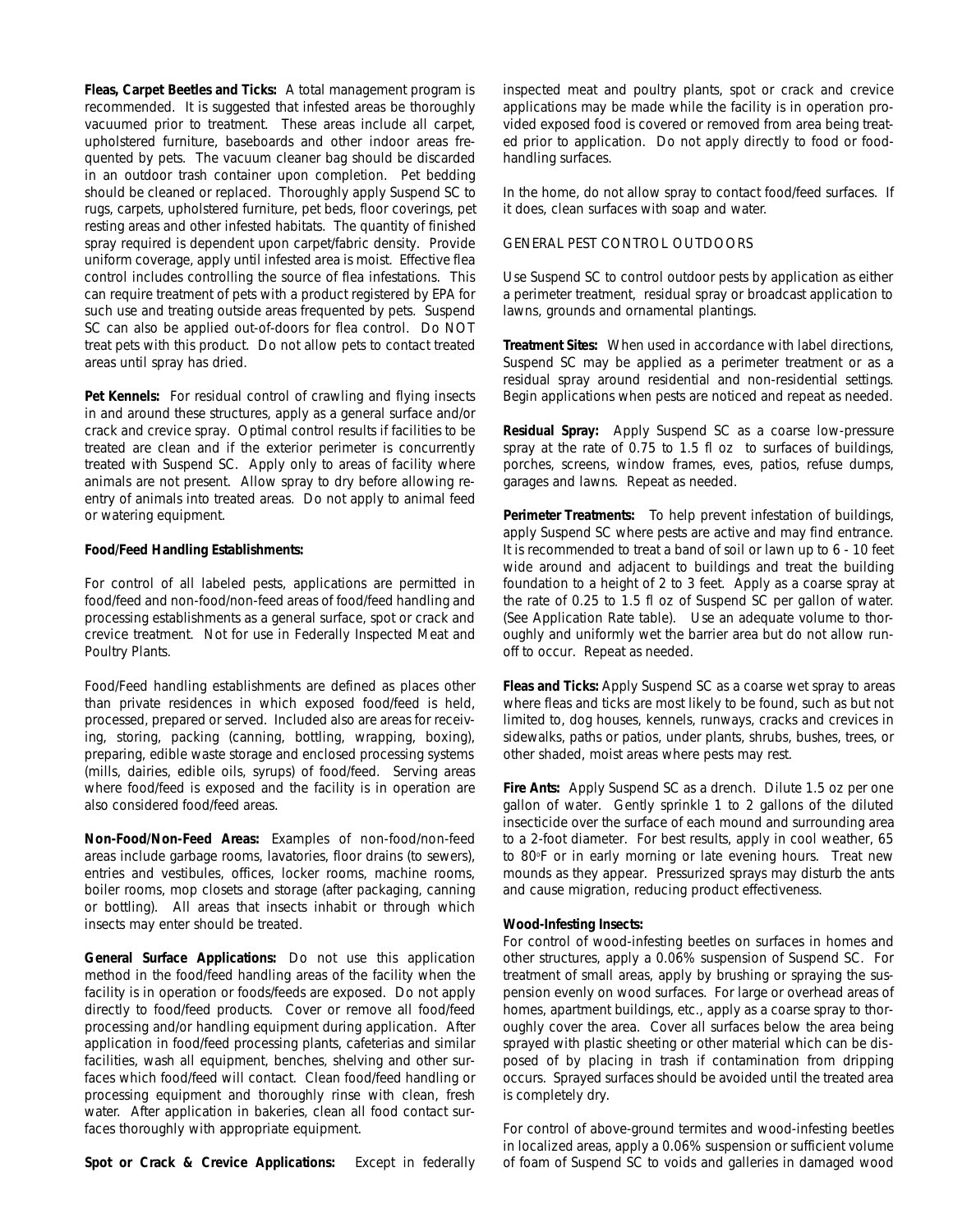and in spaces between wooden structural members and between the sill plate and foundation where wood is vulnerable. Applications may be made to inaccessible areas by drilling and then injecting the suspension or foam with a suitable directional injector into the damaged wood or wall voids. All treatment holes drilled in construction elements in commonly occupied areas of structures must be securely plugged.

Termite carton nests in building voids may be injected with 0.06% suspension or foam using a pointed injection tool. Multiple injection points to varying depths may be necessary. It is desirable to physically remove carton nest material from building voids when such nests are found.

Application to attics, crawl spaces, unfinished basements, or man-made voids may be made with a coarse fan spray of 0.06% suspension to control exposed worker and winged reproductive forms of termites. For control of swarming or reproductive stages of termites, apply a 0.06% suspension to the swarm or area on which they collect.

The purpose of such applications of Suspend SC is to kill workers or winged reproductive forms which may be present at the time of treatment. Such applications are not a substitute for mechanical alteration, soil treatment or foundation treatment but are merely a supplement.

Do not apply solution until location of heat or air conditioning ducts, vents, water and sewer lines and electrical conduits are known and identified. When located, applications may be made around these structures. However, caution must be taken to avoid contamination of these structural elements and airways.

For control of above-ground termites inside trees, utility poles, fencing and decking materials and similar structural members, drill to find the interior infested cavity and inject 0.06% suspension or foam using an appropriate treatment tool with a splashback guard.

Termite carton nests in trees may be injected with 0.06% suspension or foam using a pointed injection tool. Multiple injection points to varying depths may be necessary. It is desirable to physically remove carton nest material from trees when such nests are found.

For protection of firewood from carpenter ants and termites, treat soil beneath firewood prior to stacking with a 0.06% suspension at 1 gallon per 8 square feet to prevent carpenter ant or termite infestation. DO NOT treat firewood with this product.

For control of carpenter ants in houses and other structures, use a 0.06% suspension and apply as a general surface, spot, crack and crevice or wall void application. Repeat treatments when necessary. Apply around doors and windows and other places where carpenter ants may enter the premises. Spray or foam into cracks and crevices through small drilled holes into voids where these ants or their nests are present. Use a sufficient amount of coarse spray or foam to cover the area. Do not exceed 1 gallon of dilute suspension per 1000 square feet of treated surface.

For control of carpenter ants inside trees, utility poles, fencing and decking materials and similar structural members, drill to find the interior infested cavity and inject 0.06% suspension or foam using an appropriate treatment tool with a splashback guard. Retreat as needed.

For control of tunneling carpenter ants in soil, apply a 0.06% suspension as a drench or inject the suspension or foam at intervals of 8 to 12 inches. Establish a uniform vertical barrier at the edge of walls, driveways or other hard surfaces where ants are tunneling beneath the surfaces.

For control of carpenter bees in structures, apply a 0.06% suspension or sufficient volume of foam directly into gallery entrance holes. Following treatment, the entrance holes may be left open 24 hours to be certain that returning adult bees are killed. When there is no activity, the hole may be sealed with a suitable sealant.

Foam Application Use Directions: Suspend SC can be converted to a foam and the foam used to treat structural voids to control insect and arthropod pests in walls, under slabs or in other void areas. Mix end-use dilution of Suspend SC with manufacturer's recommended volume of foaming agent. Use the recommended rate suspension converted to a foam to achieve the desired foam expansion ratios. Verify before treatment that the foaming agent is compatible with Suspend SC.

#### **Turfgrass Applications:**

Suspend SC controls a broad spectrum of insects on turfgrasses and ornamental plants in outdoor areas such as athletic fields, recreational areas, residential landscapes, parks, and public and commercial sites. Uniform coverage is essential. Begin applications when pests are evident and repeat as needed.

Apply Suspend SC as a broadcast application using a conventional hydraulic boom-type sprayer or other suitable equipment for turfgrass pests according to the rates listed in the Application Rates for Turfgrass Sites table. Apply using a minimum of 2 gallons of water per 1000 sq. ft. Higher volumes (4 to 10 gallons of water per 1000 sq. ft.) may be needed for adequate coverage of dense turfgrass canopies and/or turfgrasses maintained under high mowing heights.

Target insects must be exposed to the insecticide to be controlled. For optimum control of surface-feeding insects, delay irrigation or mowing for 24 hours after application. For subsurface-feeding insects, irrigate with 0.25 to 0.5 inch of water immediately after application.

Tank Mixing: Suspend SC Insecticide has been found to be compatible with many commonly used pest control and fertilizer products. When tank-mixing Suspend SC, observe all restrictions and precautions and limitations which appear on the label of each product. For any tank-mixture which has not been previously tested, mix the correct proportion of products and water in a quart jar to ensure proper physical compatibility of the mixture. Tank mixtures of Suspend SC with silicone surfactants may improve the control of some insects.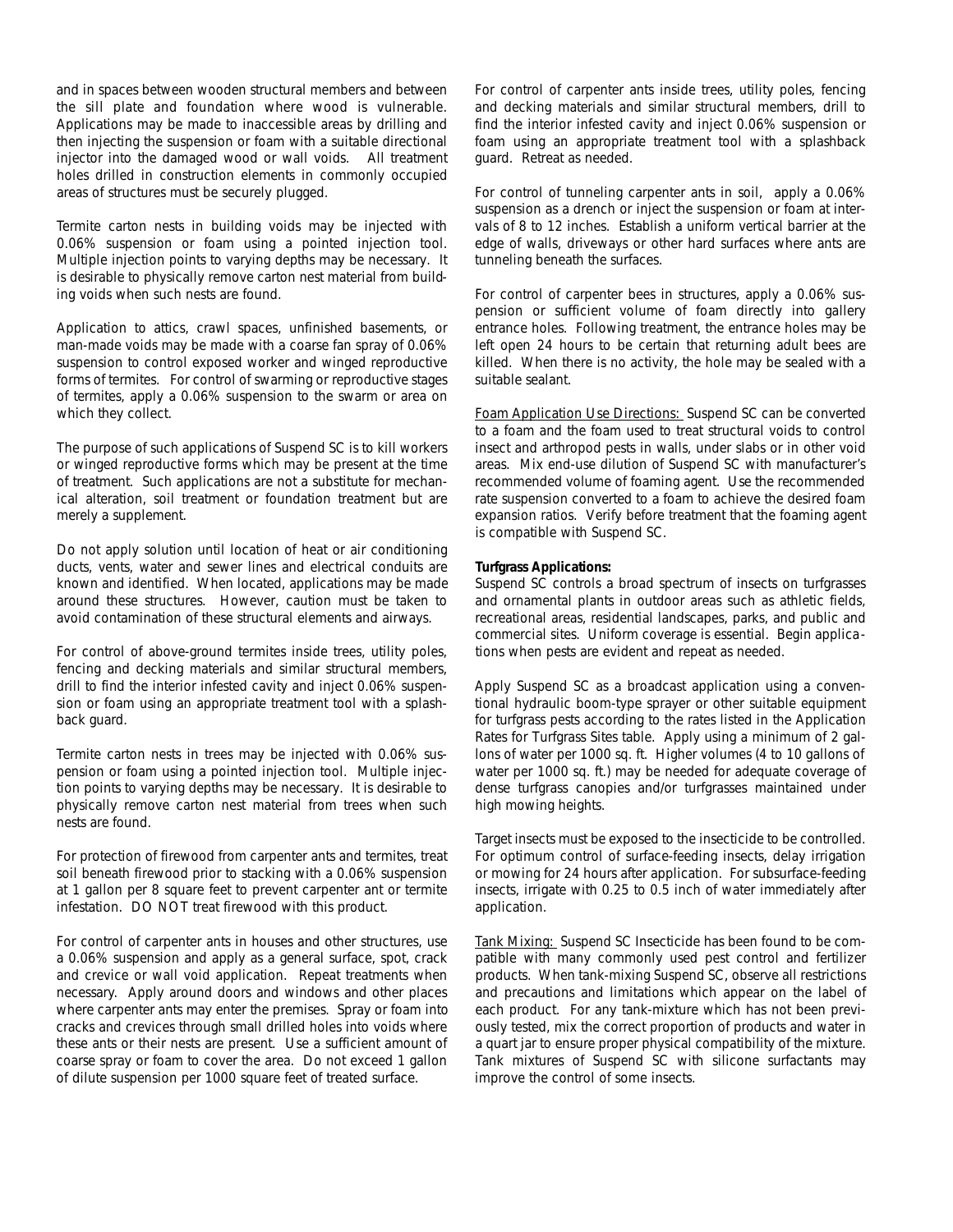| <b>Application Rates For Turfgrass Sites:</b> |                   |                   |                   |                |                                           |             |           |
|-----------------------------------------------|-------------------|-------------------|-------------------|----------------|-------------------------------------------|-------------|-----------|
| <b>Sites</b>                                  | <b>Pests</b>      | Rates             | Remarks           |                | <b>Application Rates for Ornamentals:</b> |             |           |
| Athletic fields,                              | Ants,             | $0.4$ to $0.6$ fl | Apply when        | <b>Sites</b>   | <b>Pests</b>                              | Rate        | Remarks   |
| recreational                                  | armyworms,        | oz/1000 sq. ft    | pests become      | Landscape      | Adelgids, ants,                           | 4 to 8 oz/  | Apply w   |
| areas, lawns                                  | centipedes,       |                   | evident.          | ornamentals    | aphids, azalea                            | 100 gallons | pests     |
| & grounds,                                    | chiggers,         | <b>or</b>         |                   | including      | lace bugs, bagworms,                      | of water    | become    |
| residential                                   | cockroaches,      |                   | Apply as a        | trees, shrubs, | boxelder bugs,                            |             | evident.  |
| areas, parks,                                 | crickets,         | 17.5 to 26 fl     | broadcast spray   | evergreens and | cankerworms,                              |             |           |
| public and                                    | cutworms, fleas,  | oz/Acre           | in a minimum      | foliage plants | cardamom thrips                           |             | Thoroug   |
| commercial                                    | (adult),          |                   | of 2 gallons      |                | cockroaches, crickets,                    |             | coverage  |
| sites                                         | grasshoppers,     | <b>or</b>         | of water per      |                | elm leaf beetles,                         |             | required  |
|                                               | ground beetles,   |                   | 1000 sq. ft.      |                | elm spanworms,                            |             | best resu |
|                                               | Japanese          | 0.06 to 0.08 lb   |                   |                | European pine                             |             |           |
|                                               | beetles (adults), | ai/A              | Delay irrigation  |                | sawflies, fall                            |             | Apply w   |
|                                               | leafhoppers,      |                   | or mowing for     |                | webworms, flea                            |             | sufficien |
|                                               | mealybugs,        |                   | 24 hours after    |                | beetles, flies,                           |             | water     |
|                                               | pillbugs,         |                   | application for   |                | fungus gnats,                             |             | to ensure |
|                                               | scorpions,        |                   | optimum           |                | grasshoppers,                             |             | coverage  |
|                                               | sod webworms,     |                   | control of        |                | greenstriped                              |             | upper ar  |
|                                               | sowbugs,          |                   | surface-feeders   |                | mapleworm, Gypsy                          |             | lower lea |
|                                               | springtails,      |                   | such as           |                | moth (larvae),                            |             | surfaces. |
|                                               | spiders, ticks    |                   | cutworms          |                | imported willow                           |             |           |
|                                               |                   |                   | and<br>web-       |                | leaf beetles, Japanese                    |             |           |
| worms.                                        |                   |                   |                   |                | beetles (adults)*, June                   |             |           |
|                                               | Annual            | $0.6$ to $0.9$ fl | For subsurface-   |                | beetles (adults), lace                    |             |           |
|                                               | bluegrass         | oz/1000 sq. ft    | feeders, such as  |                | bugs, leaf-feeding                        |             |           |
|                                               |                   | weevil (adult),   | mole              |                | caterpillars, leafhoppers,                |             |           |
| crickets,                                     |                   |                   | billbugs (adult), |                | leaf rollers, loopers,                    |             |           |
| or                                            | irrigate with     |                   | black tur-        |                | leaf skeletonizers,                       |             |           |
| fgrass                                        |                   | 0.25 to 0.5 inch  | ataenius          |                | mealybugs, midges,                        |             |           |
| (adult),                                      | 26 to 39 fl       | of water          |                   |                | mimosa webworms,                          |             |           |
| chinch bugs,                                  | oz/Acre           | immediately       |                   |                | mites**, orangestriped                    |             |           |
| mites*,                                       |                   | after             |                   |                | oakworms, pillbugs,                       |             |           |
| mole crickets                                 | 0.08 to 0.13      | application.      |                   |                | pine shoot beetles,                       |             |           |
| Ib ai/A                                       | The addition of   |                   |                   |                | pine tip moths,                           |             |           |
| a silicone                                    |                   |                   |                   |                | pinyon spindlegall                        |             |           |
| surfactant may                                |                   |                   |                   |                | midges, plant bugs,                       |             |           |
| enhance mole                                  |                   |                   |                   |                | redhumped caterpillar,                    |             |           |
| cricket control.                              |                   |                   |                   |                | red imported fire ants,                   |             |           |
| *Suppression Only                             |                   |                   |                   |                | sawfly larvae, sowbugs,                   |             |           |
|                                               |                   |                   |                   |                | sniders springtails                       |             |           |

#### **Landscape Ornamental Treatments:**

Suspend SC Insecticide provides control of a wide range of insects on landscape ornamentals. Mix Suspend SC with the required amount of water according to the Application Rates for Ornamentals table below. Thoroughly apply the finished spray to upper and lower leaf surfaces to ensure adequate coverage, but prior to dripping. Be sure to penetrate dense foliage to wet leaves, trunk and branches.

Plant safety testing has been conducted on many species of ornamental plants under a wide range of environmental and cultural conditions and no injury has been observed. If local use information is not available, it is advisable to pre-spray a few plants.

| ənes           | resis                          | kale        | Remarks       |
|----------------|--------------------------------|-------------|---------------|
| Landscape      | Adelgids, ants,                | 4 to 8 oz/  | Apply when    |
| ornamentals    | aphids, azalea                 | 100 gallons | pests         |
| including      | lace bugs, bagworms,           | of water    | become        |
| trees, shrubs, | boxelder bugs,                 |             | evident.      |
| evergreens and | cankerworms,                   |             |               |
| foliage plants | cardamom thrips                |             | Thorough      |
|                | cockroaches, crickets,         |             | coverage is   |
|                | elm leaf beetles,              |             | required for  |
|                | elm spanworms,                 |             | best results. |
|                | European pine                  |             |               |
|                | sawflies, fall                 |             | Apply with    |
|                | webworms, flea                 |             | sufficient    |
|                | beetles, flies,                |             | water         |
|                | fungus gnats,                  |             | to ensure     |
|                | grasshoppers,                  |             | coverage of   |
|                | greenstriped                   |             | upper and     |
|                | mapleworm, Gypsy               |             | lower leaf    |
|                | moth (larvae),                 |             | surfaces.     |
|                | imported willow                |             |               |
|                | leaf beetles, Japanese         |             |               |
|                | beetles (adults)*, June        |             |               |
|                | beetles (adults), lace         |             |               |
|                | bugs, leaf-feeding             |             |               |
|                | caterpillars, leafhoppers,     |             |               |
|                | leaf rollers, loopers,         |             |               |
|                | leaf skeletonizers,            |             |               |
|                | mealybugs, midges,             |             |               |
|                | mimosa webworms,               |             |               |
|                | mites**, orangestriped         |             |               |
|                | oakworms, pillbugs,            |             |               |
|                | pine shoot beetles,            |             |               |
|                | pine tip moths,                |             |               |
|                | pinyon spindlegall             |             |               |
|                | midges, plant bugs,            |             |               |
|                | redhumped caterpillar,         |             |               |
|                | red imported fire ants,        |             |               |
|                | sawfly larvae, sowbugs,        |             |               |
|                | spiders, springtails,          |             |               |
|                | spanworms, scale insects       |             |               |
|                | (crawlers), tent caterpillars, |             |               |
|                | ticks, webworms,               |             |               |
|                | yellownecked caterpillar       |             |               |
|                |                                |             |               |

\*Will provide anti-feedant properties on treated ornamentals against Japanese beetles.

\*\*Suppression only.

#### **NOTES:**

1. DO NOT apply Suspend SC through any type of irrigation system.

2. DO NOT apply this product to edible crops.